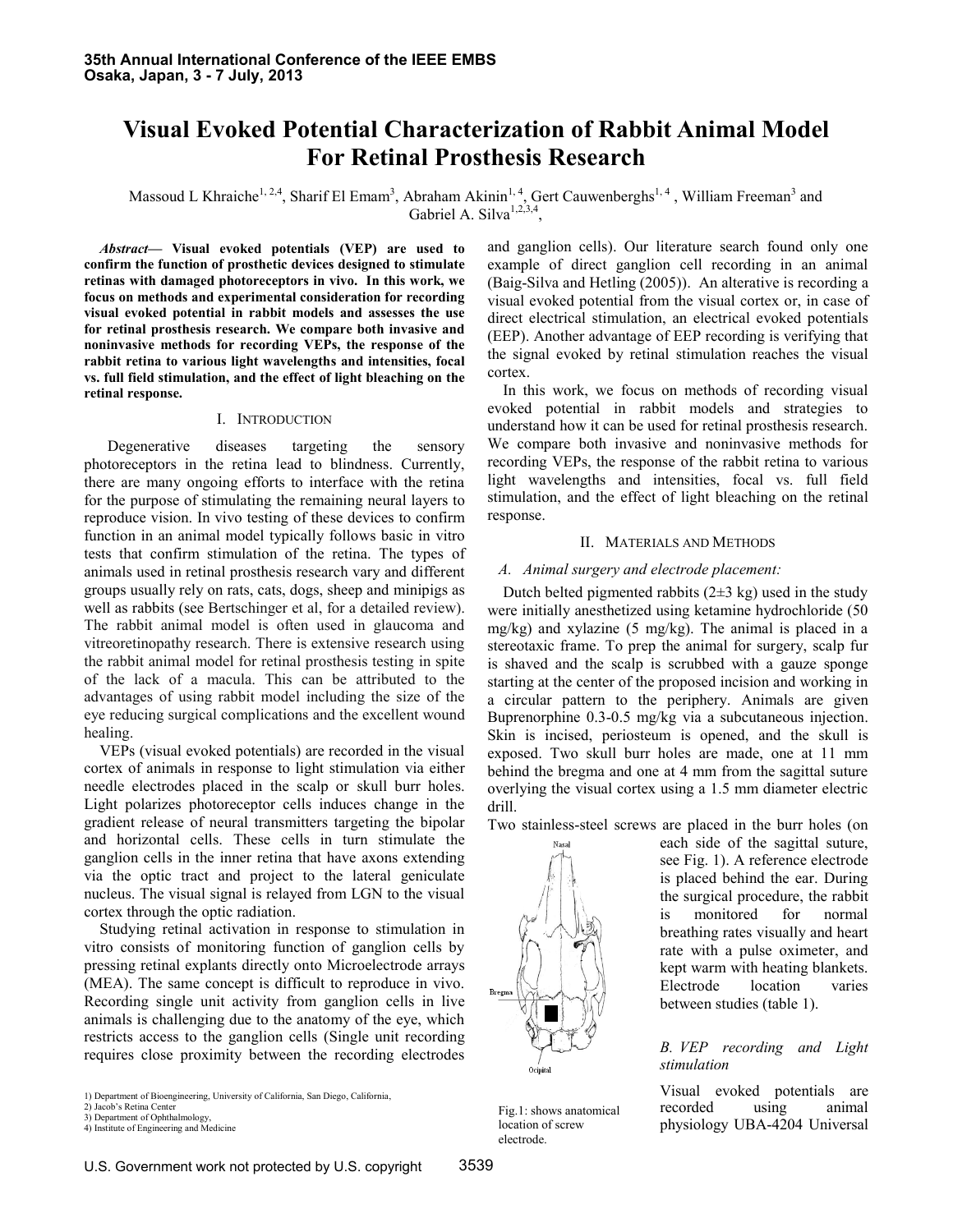Biomedical Amplifier (LKC, USA). Light flashes are set to 1Hz frequency and 1,500,000 candlepower at maximum stimulation and 93,000 candlepower at low stimulation with a flash duration of 10 microseconds. VEP waveforms are

| <b>Recording Electrodes</b><br>(bilateral- all screws)                                     | <b>Reference Electrodes (screw)</b><br>unless otherwise noted)                       | <b>Ground Electrode</b>                  | <b>Refernce</b>          |
|--------------------------------------------------------------------------------------------|--------------------------------------------------------------------------------------|------------------------------------------|--------------------------|
| 4 mm anterior and 5 mm lateral<br>on each side of the lambda suture                        | 25 mm anterior to lambda                                                             | subcutaneously on the<br>tip of the nose | Gekeler et al<br>(2004)  |
| lambda                                                                                     | 6 mm anterior and 5 mm lateral to at midline 16 mm anterior to lambda                | subcutaneously on the<br>tip of the nose | Gekeler et al.<br>(2010) |
| 11 mm behind the bergma and 4<br>mm from the sagittal suture                               | 5 mm in front of the bregma and 3 mm N/A<br>from the sagittal suture                 |                                          | Yamauchi et al<br>(2004) |
| lateral to the midline                                                                     | 7 mm rostral to lambda and 8 mm stainless steel needle in back of neck N/A<br>muscle |                                          | Siu and Morley<br>(2008) |
| 8 mm anterior to lambda and 7<br>mm lateral to the midline                                 | subcutaneous needle electrode on top N/A<br>of the head                              |                                          | Fang et al<br>(2005)     |
| 8 mm rostral to lambda and 7 mm stainless steel needle electrode<br>lateral to the midline | reference subcutaneously near the<br>ear                                             | N/A                                      | Nakauchi et al<br>(2005) |
| 6 mm anterior and 6 mm lateral to 16 mm anterior to lambda<br>lambda                       |                                                                                      | on the ear                               | Okuno et al<br>(2002)    |
| 10 mm behind the bregma suture 5 mm behind the bregma without<br>and 5 mm laterally        | lateral displacement                                                                 | N/A                                      | Nadig (1999)             |

Table1: Shows varying electrode type and location reported in literature.

averaged over 80 pulses.

#### *C. Bleaching*

Fiber optics lights are used to bleach the retina of the anesthetized rabbit. Light intensity of 100K Lux was applied to both rabbit eyes for 15 minutes. VEP measurements took place 60 minutes after bleaching.



#### *D. Vitrectomy and focal light stimulation:*

Rabbits were anesthetized with a cocktail of 35 mg/kg ketamine and 5mg/kg xylazine. A drop or 2 of proparacaine can be administered to numb the cornea.. Vitrectomies are performed under general anesthesia and take about 15-20 minutes per eye. The eye is proptosed by holding the superior and inferior rectus muscles using Nylon sutures. The eye is prepped with Betadine, irrigated with sterile BSS, and surgically draped. A drop of Goniosol is placed on the cornea, and a cover slip is set on top. Vitrectomies are performed using an Alcon Accurus machine. In the rabbit, sclerotomy sites are normally of a 20-gauge size. In a full vitrectomy procedure, three sclerotomies are made--one for an infusion cannula connected to a BSS or Lactated Ringer's fluid bottle to maintains the eye pressure. The other 2 sclerotomies are for various surgical instruments including a light pipe, the vitrectomy probe, and vitrectomy scissors. The irrigating fluid replaces the vitreous as it is removed by the vitrector under the operating microscope, and using the fiber-optic light for illumination inside the eye. If the procedure lasts longer than 30 minutes, the animal's body heat will be maintained with warm water blankets.

#### III. RESULTS

#### *A. Comparison of Needle vs. Screw electrodes:*

Both screw and needle electrodes are used in literature to record VEPs. The needle electrode is placed in the scalp while the screw electrode is inserted through burr holes in the animal's skull. The shape of the VEP varies depending on



Fig. 3: VEP in response to high and low full field light stimuli with needle electrodes.



Fig. 4: VEP in response to high and low full field light stimuli with screw electrodes.

the electrode and the height of the VEP waveform is larger when using screw electrodes than it is using needle electrodes (Fig. 3 and Fig. 4) recorded from the same animal.

## *B. Focal stimulation of the retina:*

Using a fiber optic light we were able to focally stimulate the retina to produce VEP waveforms with a minimal area of stimulation of 10mm<sup>2</sup>. Fig. 5 shows VEP waveforms in response to high and low light intensity. We attempted smaller stimulation areas but it resulted in a nondetectable VEP waveforms.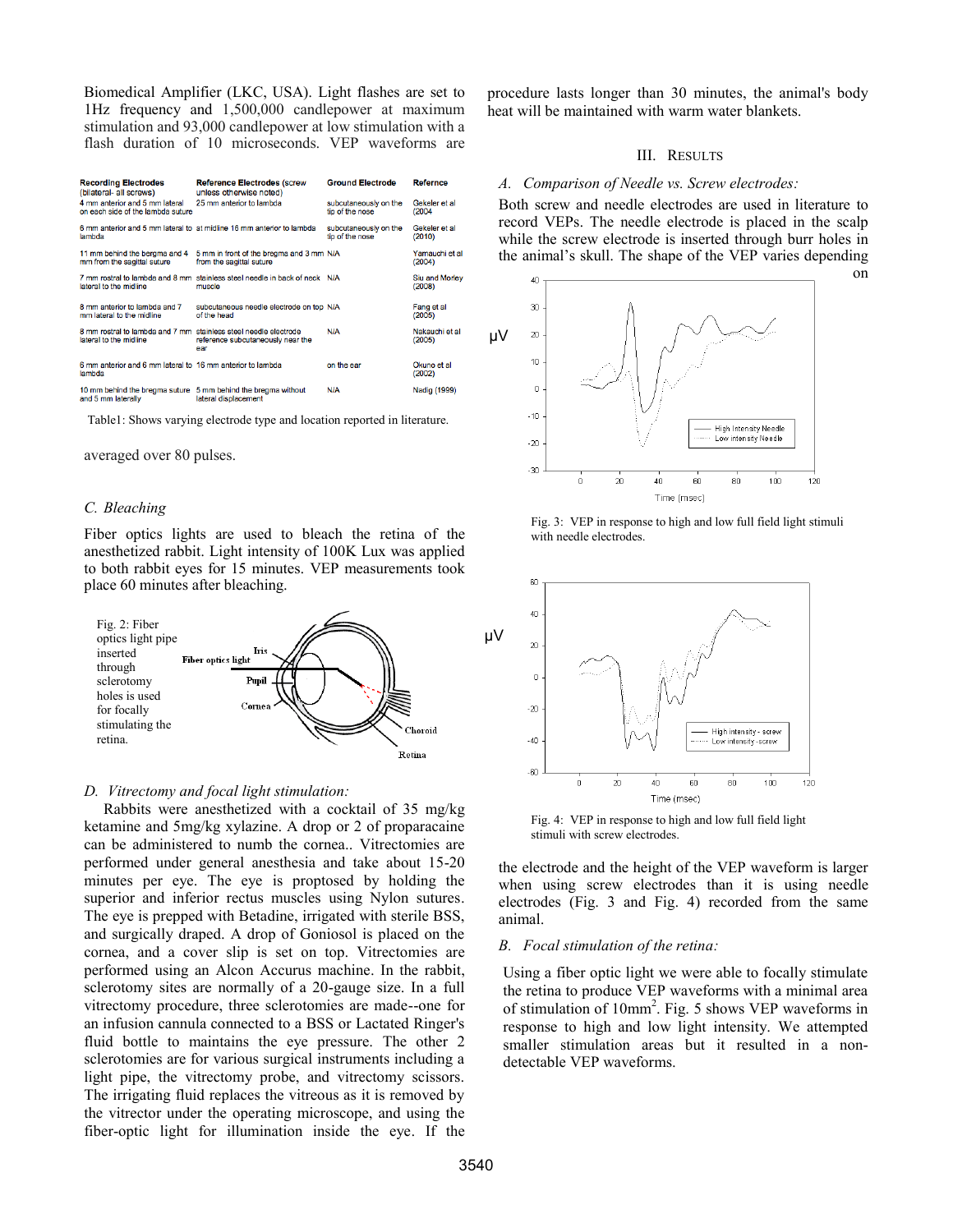

Fig. 5: Focal light stimulation of rabbit retina at two different light intensities.



Fig. 6: Normalized color filter admittance used to stimulate the rabbit retina



Fig. 7: Responsiveness of rabbit retina.

## *C. Wavelength dependence of retinal response:*

We stimulated the rabbit retina with three different light filters (full field stimulation). The normalized admittance of the filters used for stimulation is shown in Fig.6. The responsivity of the rabbit retina varies across wavelengths and Fig. 7 shows the amplitude of collected VEP in response

to full field stimulation via RGB filters and white light. The response to red light is very low.

## *D. Effect of bleaching:*

Rabbit retina was exposed to high intensity light for the purposes of bleaching the photoreceptors and abolishing native retina response. Data in Fig. 7 shows reduction in the amplitude of VEP in response to retina stimulation 60 minutes post bleaching.

#### IV. DISCUSSION AND CONCLUSION

#### *A. Screw vs. VEP:*

 The experimenter has the choice of using screw electrodes versus using needle electrodes. Screw electrodes require invasive procedure for opening the scalp and burring holes in the animal's head. This introduces more complications when looking at survival surgeries, mainly due to large open wound in the animal's head. On the other hand, needle electrodes offer quick and noninvasive measurement and animals can be implanted chronically with a device and checked continuously. Our results show that needle electrodes have smaller VEP amplitudes when compared to VEP peaks obtained from screw electrodes. This can really come into play when activating small areas of the retina. The experimenter is faced with a trade off between the amplitude of the VEPs and the invasiveness of the procedure.

## *B. The rabbit model for VEP and retinal prosthesis:*

 As we mentioned, the rabbit model is a very useful model for retinal prosthesis research in spite of A) Lack of a macular and B) Lack of a degenerative model. The latter forces experimenters to find a way around abolishing or limiting native retinal response when using photovoltaic devices to stimulate the retina. The response of the natural retina can confound the results. Data in Fig. 7 shows native retina response to full field light stimulation characterized as the peak of VEP waveform. The wavelength of light can have a large effect on the response. This can come into play for stimulation using photovoltaic devices that have a different responsivity plot.

#### *C. Bleaching:*

Bleaching the photoreceptors with a high intensity light is not an uncommon approach to abolish or reduce the contribution from the native retina. Bleaching is basically the reduction in light sensitivity of photoreceptors in response to large photoconversion of rhodopsin. We attempted to investigate whether the photoreceptors response can be abolished to make way for retina stimulation via implanted prosthetic devices. As Fig. 7 showed, there is a reduction in the photoresponse to all colors (at 60 minutes post bleaching), but only completely abolished for red. In fact, from our data, red light stimulation appears to be the